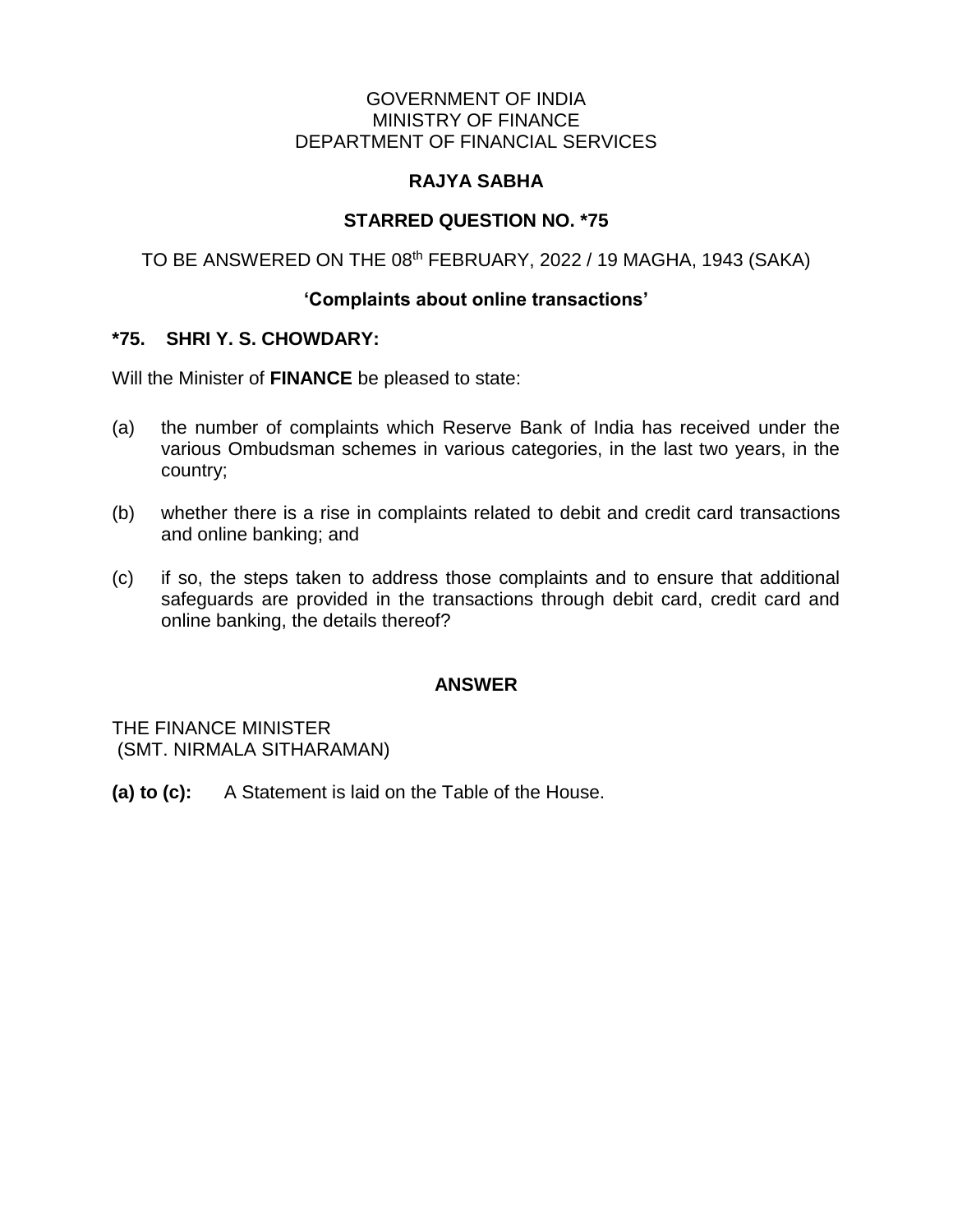**Statement as referred to in reply to Rajya Sabha Starred Question No. \*75 for answer on 08th February, 2022 regarding "Complaints about online transactions" by Shri Y. S. Chowdary, Hon'ble Member of Parliament.**

**(a):** Reserve Bank of India (RBI) has informed that three Ombudsman Schemes of RBI, viz., Banking Ombudsman Scheme (BOS), 2006,(as amended upto July 01, 2017), Ombudsman Scheme for Non-Banking Financial Companies (OSNBFCs), 2018 and Ombudsman Scheme for Digital Transactions (OSDT),2019, were in force until November 11, 2021, for enabling resolution of complaints relating to services rendered by Regulated Entities. On November 12, 2021, the 'Reserve Bank – Integrated Ombudsman Scheme (RB-IOS), 2021' has been launched which integrates the erstwhile three Ombudsman Schemes of RBI viz., BOS, OSNBFC and OSDT. Complaints not covered under the erstwhile Ombudsman Schemes/RB-IOS, 2021 were/are handled by the Consumer Education and Protection Cells (CEPCs) of RBI across the country. The number of complaints received under various categories in the erstwhile three Ombudsman Schemes for the last two years and under RB-IOS, 2021 since its implementation is at **Annexure**.

**(b) & (c):** RBI has informed that on comparing the complaints against ATM/Debit Cards, Credit Cards and Mobile/Electronic Banking during the period from 2019-20 to 2020-21, there is a decline of 13.01% with regard to complaints in ATM/Debit Cards and there is an increase of 12.01% and 52.99% with regard to complaints in Mobile/Electronic Banking and Credit Card respectively. The details are as below:

| <b>Complaint categories</b> | April 1, 2019 to<br>March 31, 2020 | April 01, 2020 to<br>March 31, 2021 | Percentage<br>increase/decrease |
|-----------------------------|------------------------------------|-------------------------------------|---------------------------------|
| <b>ATM/ Debit Cards</b>     | 69,205                             | 60,203                              | $-13.01%$                       |
| Mobile/Electronic Banking   | 39,627                             | 44,385                              | 12.01%                          |
| <b>Credit Cards</b>         | 26,616                             | 40.721                              | 52.99%                          |
| <b>TOTAL</b>                | 135,448                            | 145,309                             |                                 |

RBI, vide its circular dated  $6<sup>th</sup>$  July, 2017, has issued guidelines for safeguarding the customers from unauthorized electronic banking transactions, which inter-alia, include steps to address such complaints. The guidelines include the following:

- (i) Strengthening of systems and procedures
- (ii) Reporting of unauthorized transactions by customers to banks.
- (iii) Limited liability of a customer.
- (iv)Reversal timeline for zero liability/limited liability of customer.
- (v) Board approved policy for customer protection.
- (vi)Burden of proof on banks.
- (vii) Reporting and monitoring requirements.

RBI has also issued a circular on Strengthening of Grievance Redress Mechanism in Banks on January 27, 2021, regarding strengthening and improving the efficacy of the grievance redress mechanism of banks and for facilitating better customer service.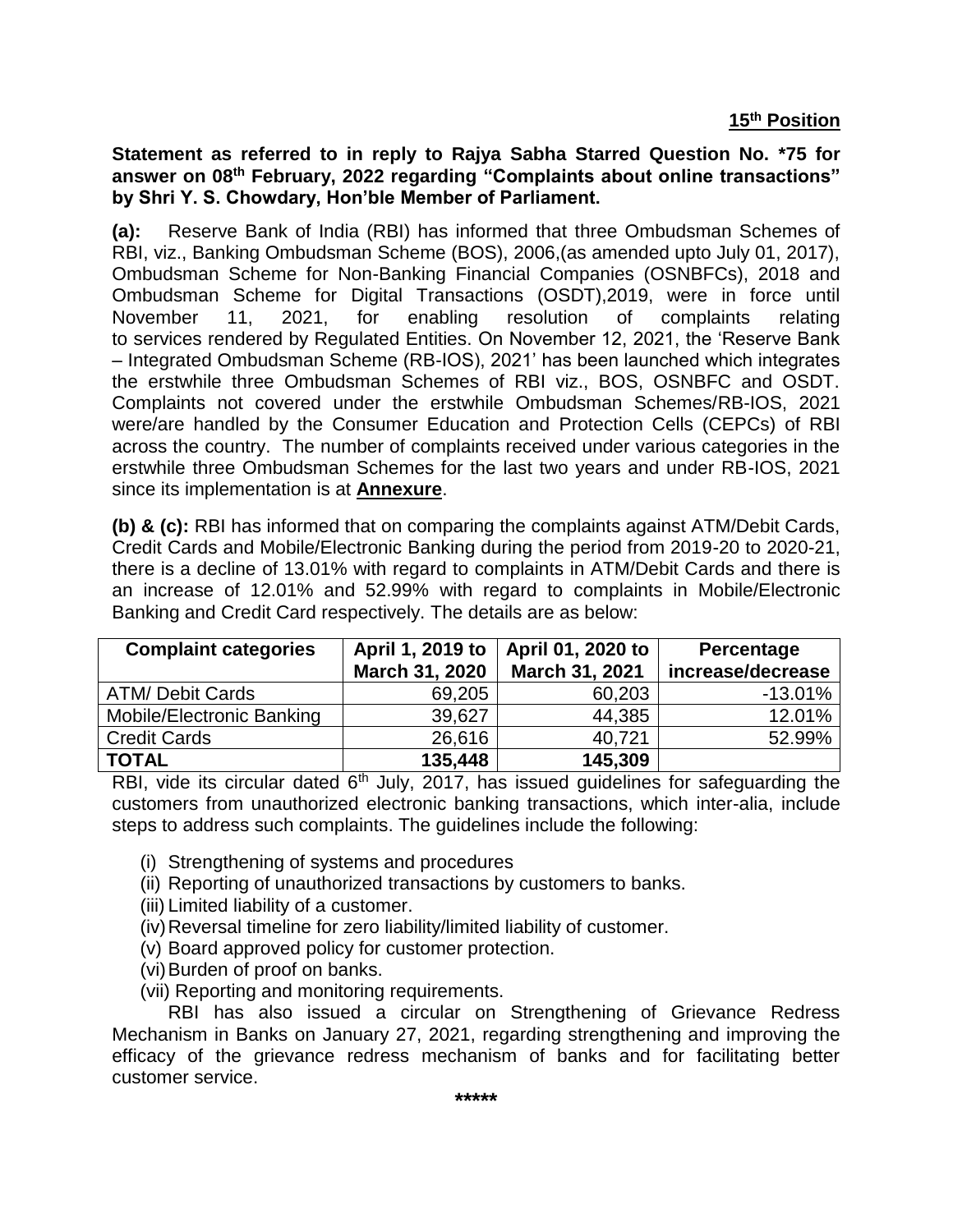**(i) Complaints received under the erstwhile BOS, 2006 from April 01, 2019 to November 11, 2021**

| <b>Complaint Categories</b>                    | April 01, 2019<br>to March 31,<br>2020 | April 01, 2020<br>March 31,<br>to<br>2021 | April 01, 2021<br><b>November</b><br>to<br>11, 2021 |
|------------------------------------------------|----------------------------------------|-------------------------------------------|-----------------------------------------------------|
| <b>ATM/ Debit Cards</b>                        | 69,205                                 | 60,203                                    | 30,472                                              |
| Mobile/Electronic<br><b>Banking</b>            | 39,627                                 | 44,385                                    | 28,262                                              |
| <b>Credit Cards</b>                            | 26,616                                 | 40,721                                    | 24,678                                              |
| Meet<br>Failure<br>to<br>Commitments           | 22,758                                 | 35,999                                    | 22,076                                              |
| Non-observance of Fair<br><b>Practice Code</b> | 40,124                                 | 33,898                                    | 24,478                                              |
| Levy of Charges<br>without Prior Notice        | 17,268                                 | 20,949                                    | 12,732                                              |
| Loans and Advances                             | 14,731                                 | 20,218                                    | 11,282                                              |
| Non-adherence<br>to<br><b>BCSBI Codes</b>      | 11,758                                 | 14,490                                    | 4,646                                               |
| <b>Deposit Accounts</b>                        | 10,188                                 | 8,580                                     | 6,137                                               |
| <b>Pension Payments</b>                        | 6,884                                  | 4,966                                     | 4,262                                               |
| Remittances                                    | 4,130                                  | 3,394                                     | 2,149                                               |
| DSAs and<br>Recovery<br>Agents                 | 1,474                                  | 2,440                                     | 1,622                                               |
| Para-Banking                                   | 1,134                                  | 1,236                                     | 761                                                 |
| <b>Notes and Coins</b>                         | 551                                    | 332                                       | 189                                                 |
| <b>Others</b>                                  | 30,844                                 | 39,686                                    | 26,448                                              |
| Out of Purview of BO<br>Scheme                 | 9,412                                  | 10,250                                    | 6,397                                               |
| <b>Total</b>                                   | 3,06,704                               | 3,41,747                                  | 2,06,591                                            |

**(ii) Complaints received under the erstwhile OSNBFCs, 2018 from July 01, 2019 to November 11, 2021**

| <b>Complaint Categories</b>             | July 01, 2019 to<br>March 31, 2020 | April 01, 2020 to<br>March 31, 2021 | April 01, 2021 to<br><b>November</b><br>11.<br>2021 |
|-----------------------------------------|------------------------------------|-------------------------------------|-----------------------------------------------------|
| Non-adherence to FPC                    | 4,516                              | 17,915                              | 12,339                                              |
| Non-observance of RBI<br>directions     | 841                                | 6,114                               | 1,876                                               |
| Levy of charges without<br>prior notice | 1,053                              | 3,189                               | 1,673                                               |
| in<br>Non-transparency<br>contract/loan | 1,285                              | 1,833                               | 509                                                 |
| Delay in repayment of<br>deposits       | 269                                | 536                                 | 317                                                 |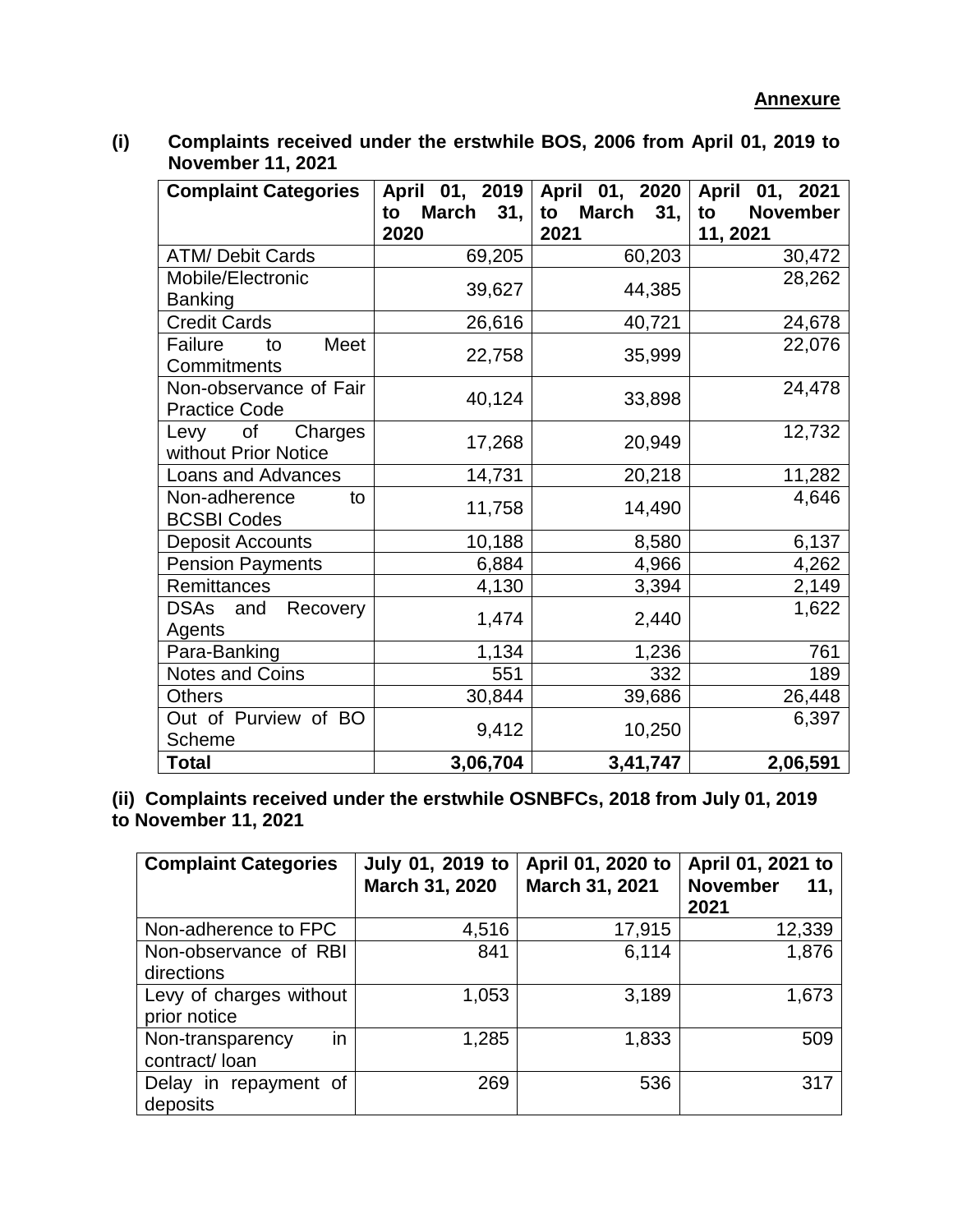| <b>of</b><br>release<br>Delay<br>in.<br>securities/ documents                 | 206    | 417    | 282    |
|-------------------------------------------------------------------------------|--------|--------|--------|
| No l<br>communication<br>about loan sanctioned                                | 342    | 375    | 263    |
| Delay in payment of<br>interest                                               | 105    | 386    | 181    |
| Non-understandable or<br>no<br>adequate notice<br>on.<br>terms and conditions | 52     | 145    | 89     |
| Non-understandable or<br>non-issuance of<br>sanction letter/ terms            | 31     | 85     | 46     |
| Not covered under<br>Clause 8 of the Scheme                                   | 292    | 1,169  | 1,573  |
| <b>Others</b>                                                                 | 1,939  | 4,787  | 855    |
| <b>Total</b>                                                                  | 10,931 | 36,951 | 20,003 |

**\***The Complaint Management System (CMS) of RBI has been launched on June 24, 2019. Hence, data on complaints prior to July 01, 2019 is not available.

# **(iii) Complaints received under the erstwhile OSDT, 2019 from July 01, 2019 to November 11, 2021**

| <b>Complaint Categories</b>                                                                  | July 01, 2019 to<br>March 31, 2020 | April 01, 2020<br>to March 31,<br>2021 | April 01, 2021 to<br><b>November</b><br>11,<br>2021 |
|----------------------------------------------------------------------------------------------|------------------------------------|----------------------------------------|-----------------------------------------------------|
| UPI/<br>Transfers/<br>Fund<br><b>BBPS/ Bharat QR Code</b>                                    | 827                                | 1,775                                  | 1,020                                               |
| Mobile/Electronic<br>Fund<br><b>Transfers</b><br>Mobile/Electronic Banking                   | 440                                | 824                                    | 522                                                 |
| Non-reversal of Funds<br>due to Wrong Beneficiary<br>by<br>System<br>Transfer<br>Participant | 170                                | 291                                    | 191                                                 |
| Prepaid<br>Payment<br>Instruments (PPI)                                                      | 148                                | 253                                    | 222                                                 |
| <b>Violation of RBI Directives</b><br>relation<br>in.<br>to<br>Fees/Charges                  | 29                                 | 100                                    | 67                                                  |
| Out of Subject                                                                               | 52                                 | 57                                     | 28                                                  |
| <b>Others</b>                                                                                | 184                                | 294                                    | 223                                                 |
| <b>Total</b>                                                                                 | 1,850                              | 3,594                                  | 2,273                                               |

**\***The Complaint Management System (CMS) of RBI has been launched on June 24, 2019. Hence, data on complaints prior to July 01, 2019 is not available.